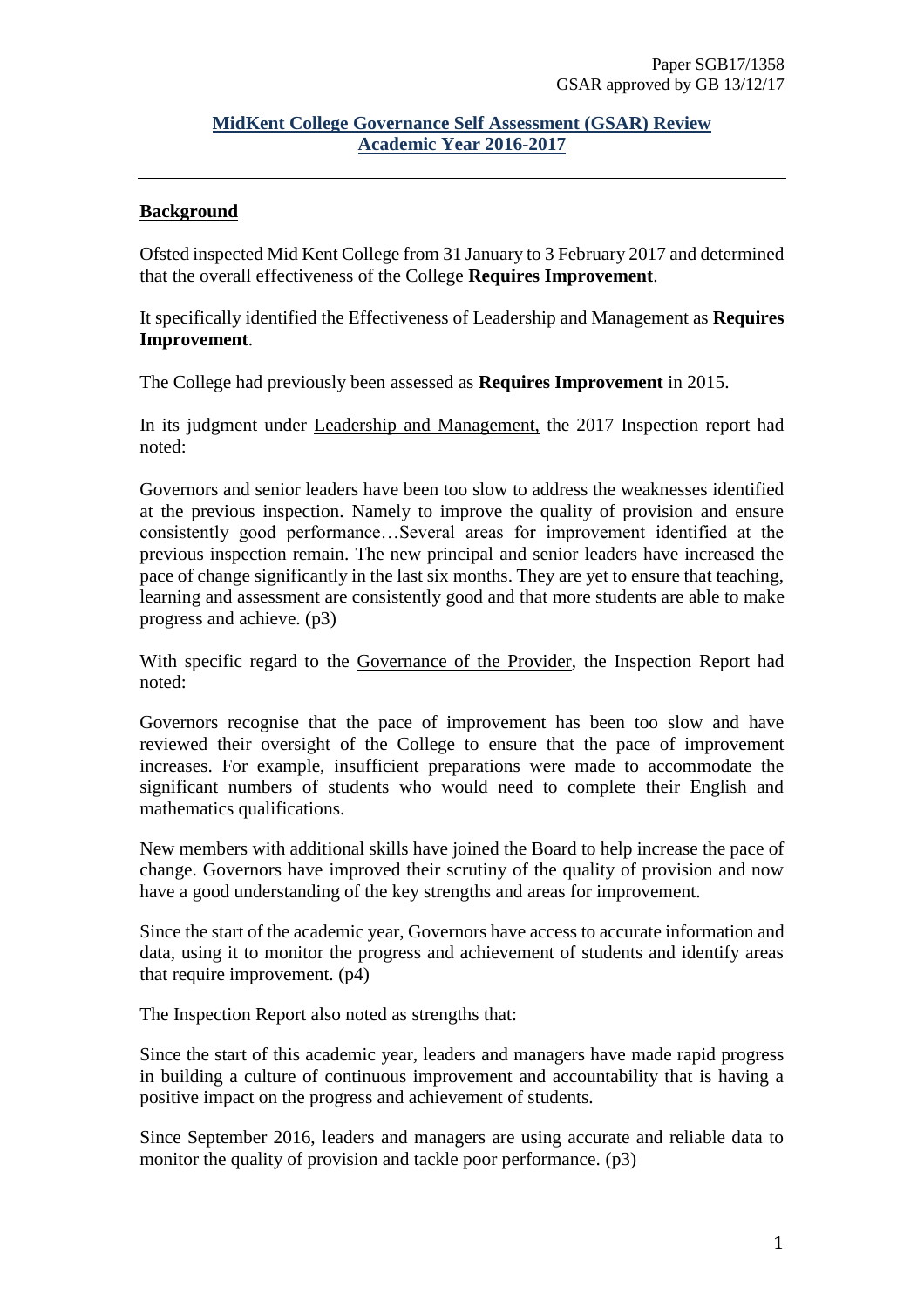The Governing Body (GB) accepted that the Inspection Report assessment of Governance was accurate and fair and welcomed the acknowledgement that improvements had been made. It sought to drive changes throughout what was left of the academic year.

The GB believes that it improved its effectiveness in some areas, and that this has contributed to improved College results. However until the Overall Effectiveness Rating of the College is (at least) Good, it considers that its Governance must continue to **Require Improvement**.

#### **Governance Self Assessment 2016-17**

#### 1. The key functions of Governance

As regards the key functions of Governance

#### **1. The GB was able to make timely strategic decisions**

*This is evidenced by decisions recorded in the Minutes of the GB meetings and in the minutes of Committees. When necessary, and rarely, decisions taken between GB meetings are reported by written memorandum or Chairs Actions prior to discussion and ratification at the next GB meeting.*

### 2. **The GB was able to monitor and hold senior management to account for the achievement of objectives**

*This is evidenced by the minutes of GB minutes and Committees, particularly the Quality, Teaching and Learning Committee and the Finance & General Purposes Committee. Individual Link Governors followed the progress of specific departments, and many Governors were involved in informal visits to the College to confirm by observation and discussion with students and staff that which had been presented through formal reporting mechanisms.*

*The GB chairman met the Principal monthly to discuss the progress of the senior team.* 

*The Remuneration Committee scrutinized the performance of the Principal against annual objectives.* 

#### 3. **The integrity of reported information was sound**

*This is evidenced by scrutiny by the reports and minutes of the Risk & Audit Committee, which conducts occasional deep-dives into matters arising from other Committees including those related to reported data. The Internal Auditors report to that Committee against an agreed plan of actions and provide assurance that processes are sound and are followed. The Quality Teaching and Learning Committee regularly tested and challenged reported information.*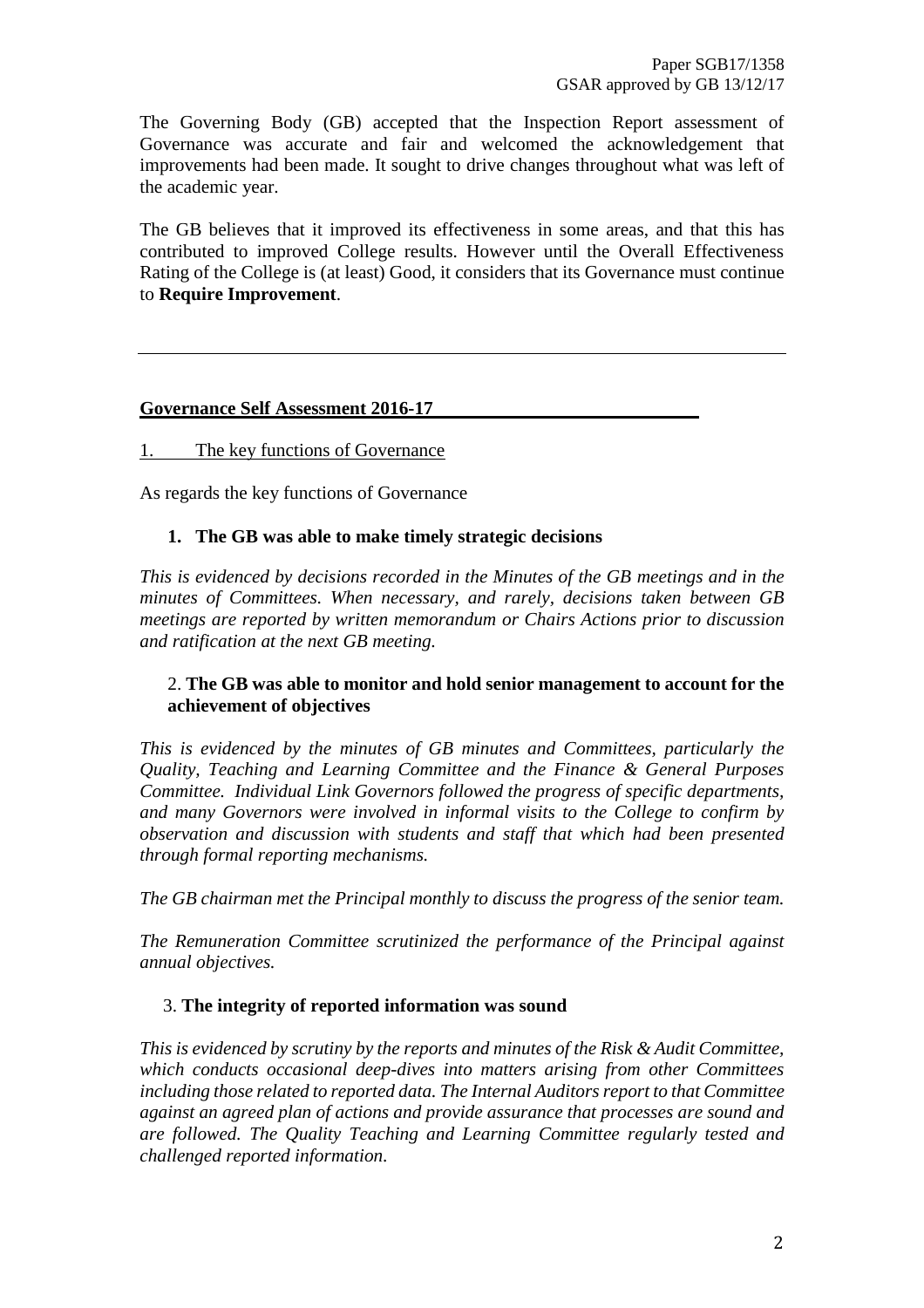*All Governors had access to on line real-time data, which was sense-checked during informal visits and Link Governor discussions.*

*Progress against MLPs was reported at GB meetings.*

# 4. **The GB is assured that College controls and financial management are robust**;

*This is evidenced by the minutes of the Finance & General Purposes Committee (F&GP), by the reports of the external auditors and the confirmations of adequate controls in the published accounts. The F&GP, with its specialized membership, paid particular attention to the scrutiny of financial information.*

*Governance processes received attention from the Search & Governance Committee.*

# **5. The GB is assured that Risk is proactively managed within the College**

*This is evidenced by scrutiny of operational risk management and the College Risk Register by the Risk & Audit Committee. High-risk projects were subject to a specific risk assessment process.*

# **6. The GB is assured that appropriate skills mix exists both on the GB and at Senior Management Level**

*This is evidenced by the minutes of the GB meetings; the minutes of the Search & Governance Committee (which concerns itself with Members' performance and Governor Recruitment) and the Remuneration Committee, which scrutinizes the performance of the Principal and Senior Team. Governor Appraisals take place in one2one meetings with the Chair.*

# **7. The GB is assured that Succession planning is in place, for both Governors and senior staff**

*This is evidenced by the reports to, and Minutes of the Search and Governance Committee.*

# **8. The GB is assured that it is fulfilling its statutory and regulatory responsibilities**

*This is evidenced by the Annual Report and Accounts, which received the unqualified approval of external auditors. Safeguarding and Equality responsibilities are discharged by receiving detailed reports from the College management and by visits undertaken by specific governors.*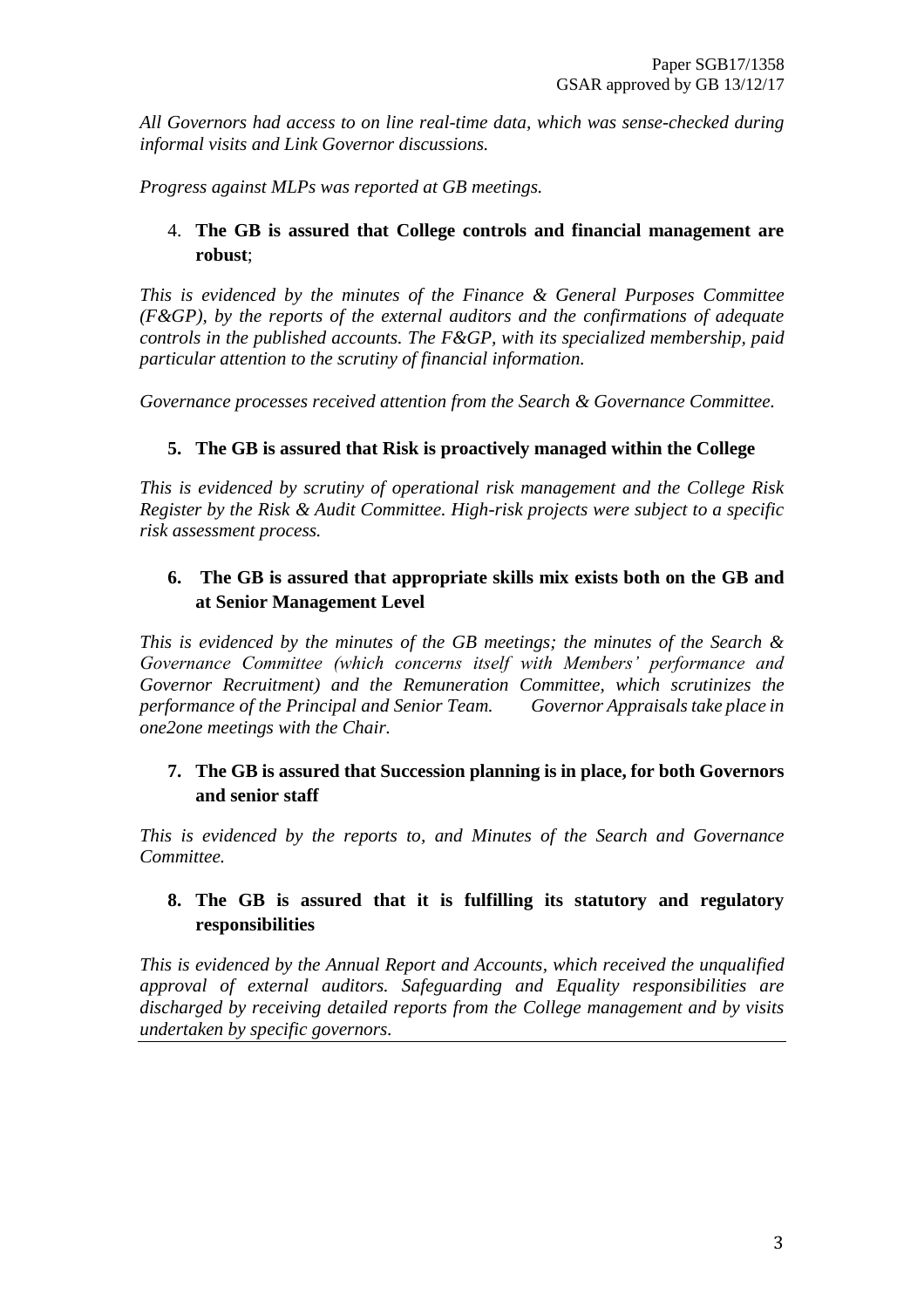### **2. Performance against specific short-term objectives**

Six target Areas for Improvement had been identified in the GSAR 2015-16

- **1. Securing further improvements in the quality of teaching & learning**  *Partially achieved - This is evidenced by improved achievement rates for students in 2016-17*
- **2. Improved staffing of English and maths and improved student outcomes** *Partially achieved - This is evidenced by improved results in functional skills results and in Maths GCSE results; in contrast, English GCSE results fell (and were below predicted levels)*
- **3. Improvements in outcomes for Building and Construction students** *Partially achieved -* This is evidenced by poor achievement rates in Building Services, where staffing issues remained significant

# **4. Enhanced FE skills of the GB**

*Achieved - This is evidenced, by the recruitment of new governors; and also training also undertaken by existing governors*

- **5. Appropriate vetting of governors for safeguarding purposes** *Achieved - All Governors have undertaken DBS checks and specific training.*
- *6.* **Ensuring the GB provides challenge and support while allowing the leadership to drive improvement.**

*Achieved - The GB undertook a thorough assessment with the help of external Consultants expert in FEA Governance. The consultants interviewed all Governors, observed a variety of GB and Committee meetings, reviewed governing papers and conducted a review session at a meeting of the Governing Body.* 

# **3. Looking forward**

The GB began the academic year 2017-18 with this assessment:

- The GB has a good understanding **of:**
	- o The strengths and weaknesses of the College, including with respect to the quality of teaching and learning
	- o The financial position of the College
	- o The risks facing the College, including with reference to English and maths and staffing
	- o The views of stakeholders, including students and employers